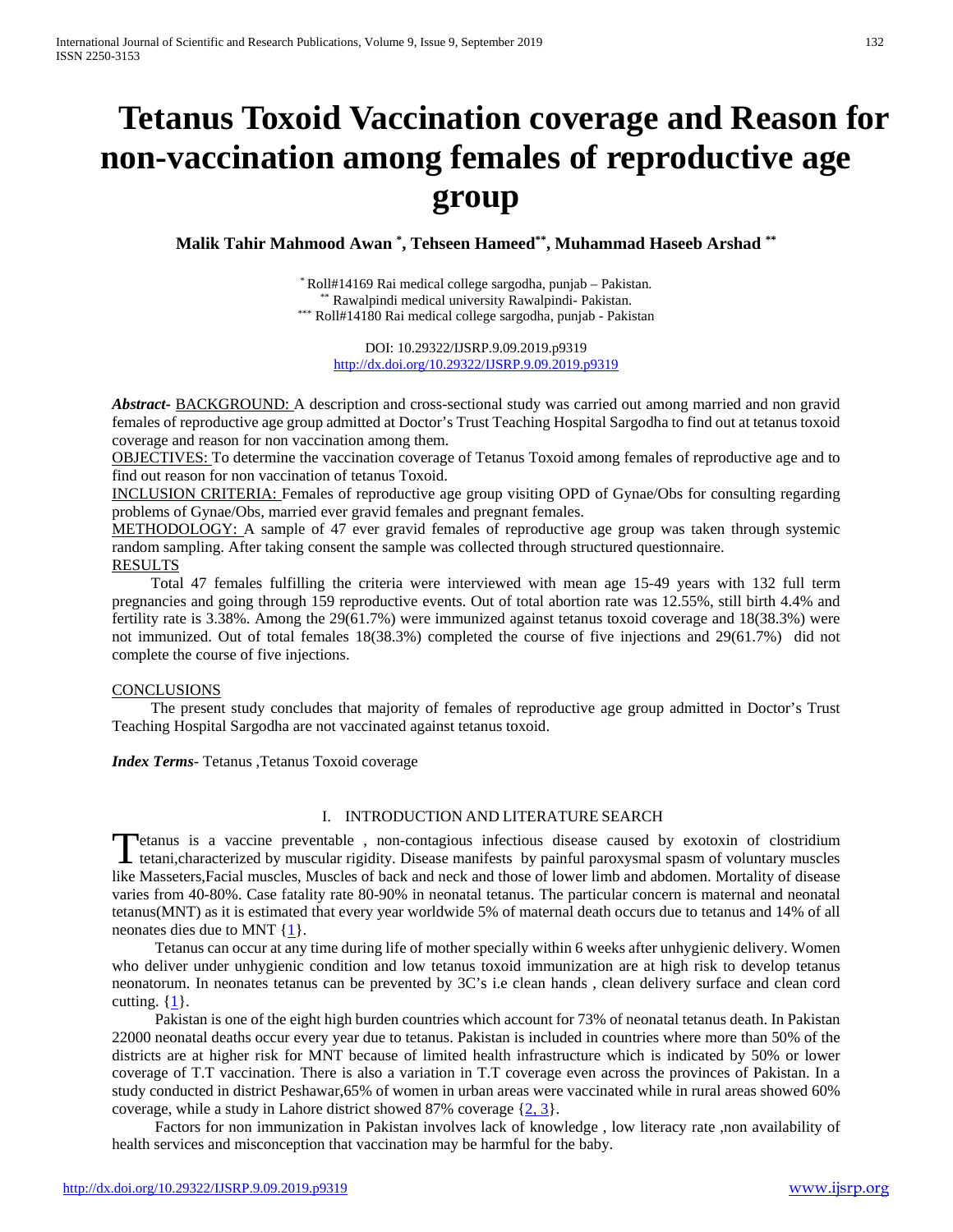WHO initiated EPI in May 1974 to vaccinate children throughout the world. In 1984, WHO established a standardized vaccination schedule for EPI, Pakistan started EPI in 1978, in Pakistan EPI recommend 2 doses of T.T vaccination during pregnancy {1}.

 According to a study in Pakistan ,percentage of women receiving 2 doses of T.T vaccination was 56% in 2002, 57% in 2003, 45% in 2005 and 53% in 2006 { 4}.

 Out of a random sample of 362 women who had delivered during the previous three months,87% recalled receiving were poor knowledge about the importance of TT. The main reason for non-vaccination were poor knowledge about the importance of TT (32% of women) or the place and time to get vaccinated (18%). According to manager and primary healthcare medical officers, the main reason for low coverage were lack of awareness about the importance of vaccination among the public and misconception about TT vaccination (e.g. that it was a contraceptive). $\{5\}$ 

# OBJECTIVE

- 1. To determine the vaccination coverage of tetanus toxoid among females of reproductive age.
- 2. To find out reason for non-vaccination of tetanus toxoid.

## **HYPOTHESIS**

- 1. Null hypothesis: There is no relationship b/w social, economic and demographic factors and non-vaccinated of tetanus toxoid.
- 2. Alternate hypothesis: There is relationship b/w social, economic and demographic factors with nonvaccinated of tetanus toxoid vaccine.

# RATIONALE OF STUDY

The purpose of doing this study was :

 Disease fatality rate among neonates/adults. It is 100% preventable by toxoid vaccinaton. People are unaware of it and also unaware that state is providing free vaccination coverage.

## II. MATERIAL AND METHODOLOGY

**Setting** Doctor's Trust Teaching Hospital Sargodha Study design Descriptive cross sectional study

Study population All women of reproductive age group (15-49 years)

Duration 6 months ( 2 months for data coverage) Target Population Married ever gravid females of reproductive age group (15-49 years) Inclusion criteria

- Females of reproductive age group visiting OPD of Gynae/Obs for consultancy regarding problems of Gynae/Obs.
- Married ever gravid females.
- Pregnant females
- Exclusion criteria
	- pregnant ladies of  $1<sup>st</sup>$  trimester.
	- Widows
	- Unmarried
	- Attendants accompanying study subjects

# SAMPLE SIZE

Total turnover was 500 , Prevalence of the problem was 13% non vaccination rate of TT. Worst acceptable was 18.5%. At 95% confidence level and 5% margin of error, the minimum estimated sample size was 110 females.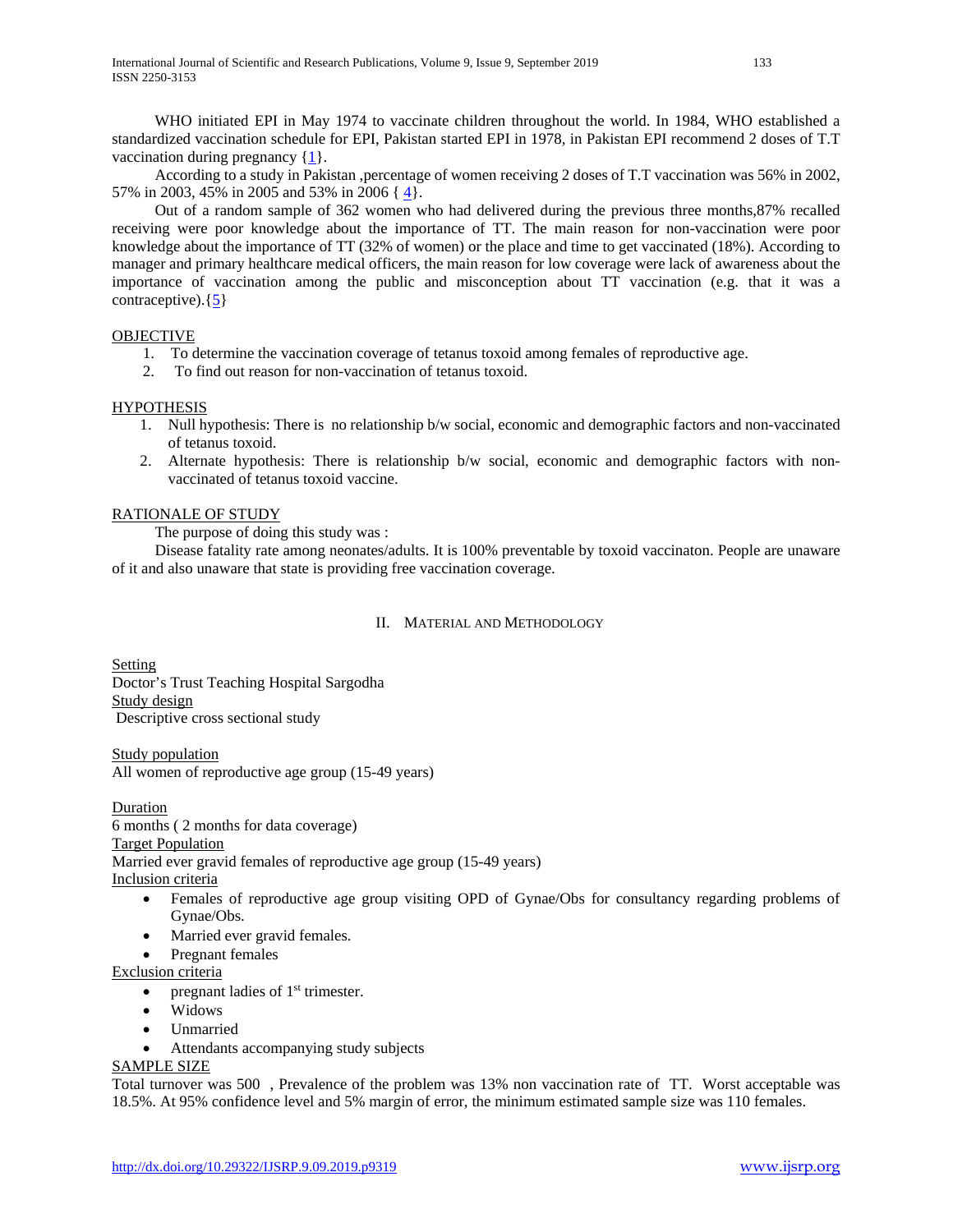Through EPI information program version 6.2, the researcher will take 30 subjects because there are time and financial constraints.

# SAMPLING TECHNIQUES

Non probability convenient sampling

## TOOLS OF MEASUREMENT

Structured questionnaire with open and closed ended question was being developed to get related information .

# **PRETESTING**

After finalizing the questioanire , all batch members under strict supervision were trained to learn the act of presenting the questionnaire . The deficiencies and mistakes were pointed out and corrected.

# DATA COLLECTION PROCEDURE

The batch members were individually assigned to patients under study to get the structured questionnaire filled.

## DATA ENTRY

- Microsoft Excel
- Microsoft Word

## ETHICAL CONSIDERATION

 Consent was taken from chair of community medicine before research and permission letters addressing the concerned center was presented and consent was taken prior to meeting the concerned subjects. The principle of confidentiality and other ethical guidelines were strictly maintained and followed in its letter and spirit.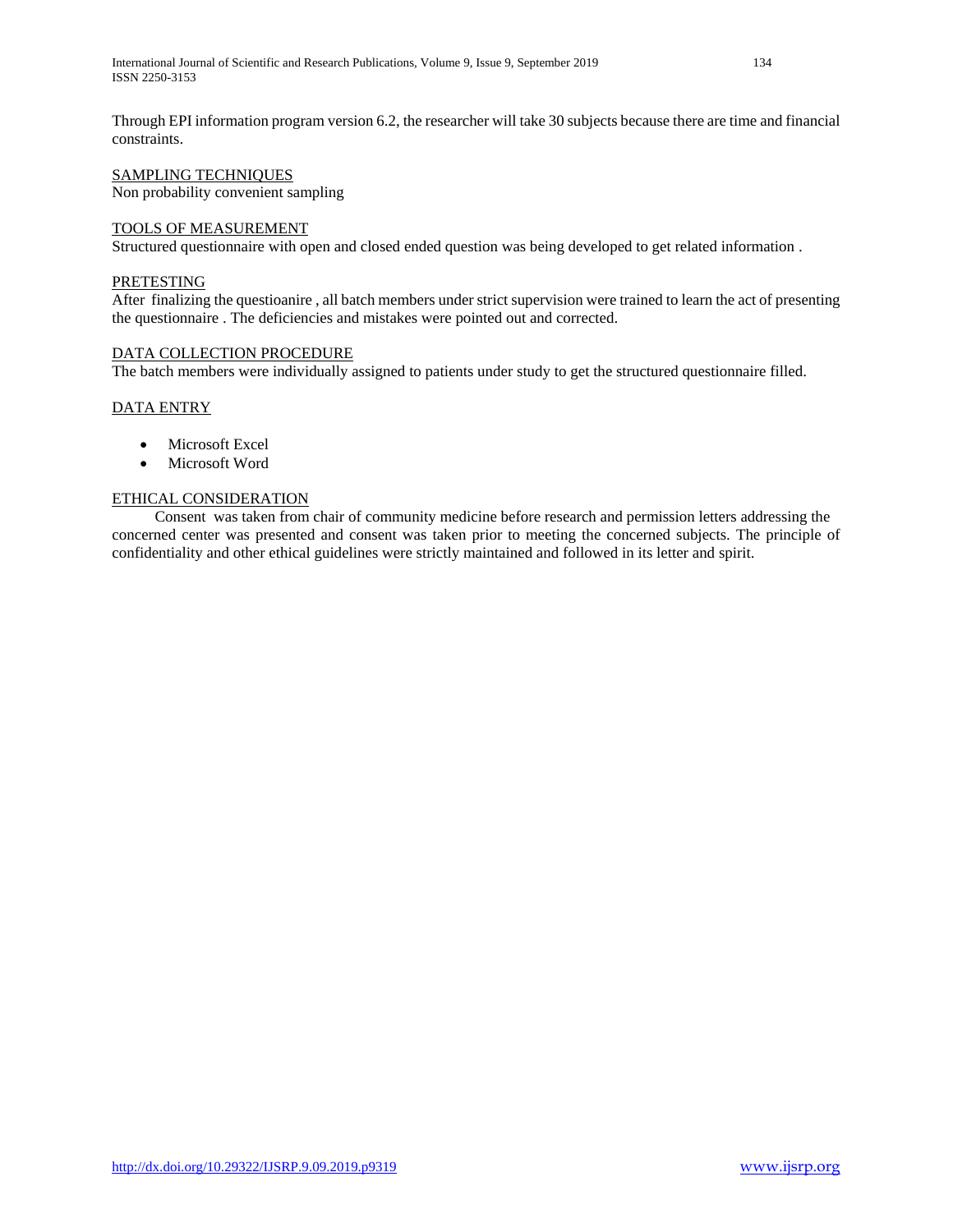## WORK PLAN

1<sup>st</sup> we got permission from higher authorities and informed consent performa were used to get willingness of participants. Then synopsis was compiled and literature research was done within the budget. Data was collected from female patients visiting OPD of Gynae/Obs of DTTH by means of questionnaire. Analysis of data was done by using SPSS. Rate and proportions were calculates and chi-square test of significance was applied to find out the relationship of different factors with non-vaccination.

# III. ANALYSIS

# Practices against Tetanus

| Immunized against Tetanus Toxoid | Frequency | Percent |
|----------------------------------|-----------|---------|
| yes                              | 29        | 61.7    |
| No                               | 18        | 38.3    |
| Total                            | 47        | 100     |

| Completed course of 5 injections | Frequency | Percent |
|----------------------------------|-----------|---------|
| Yes                              | 18        | 38.3    |
| No                               | 29        | 61.7    |
| Total                            | <br>$+$   | 100     |

| If yes then from which center | Frequency | percent |
|-------------------------------|-----------|---------|
| <b>BHU</b>                    |           | 23.4    |
| <b>RHC</b>                    |           |         |
| DISTRICT HOSPITAL             |           | .7.0    |
| PRIVATE CLINIC                | 77        | 57.4    |
| Total                         | 47        | 100     |

## RESPONDENT Edu. Tetanus Neonatorum Cross Tabulation

| Respondent Edu. | <b>Tetanus Neonatorum</b> |                | Total |
|-----------------|---------------------------|----------------|-------|
|                 | Yes                       | N <sub>0</sub> |       |
|                 |                           |                |       |
| Illetrate       | 6                         | 11             | 17    |
|                 |                           |                |       |
| Primay          | 3                         | 9              | 12    |
| Matric          |                           |                | 6     |
| Graduation      |                           | $\overline{2}$ |       |
| Post Graduate   | $\mathfrak{D}$            | 3              | 5     |
| Total           | 21                        | 26             | 47    |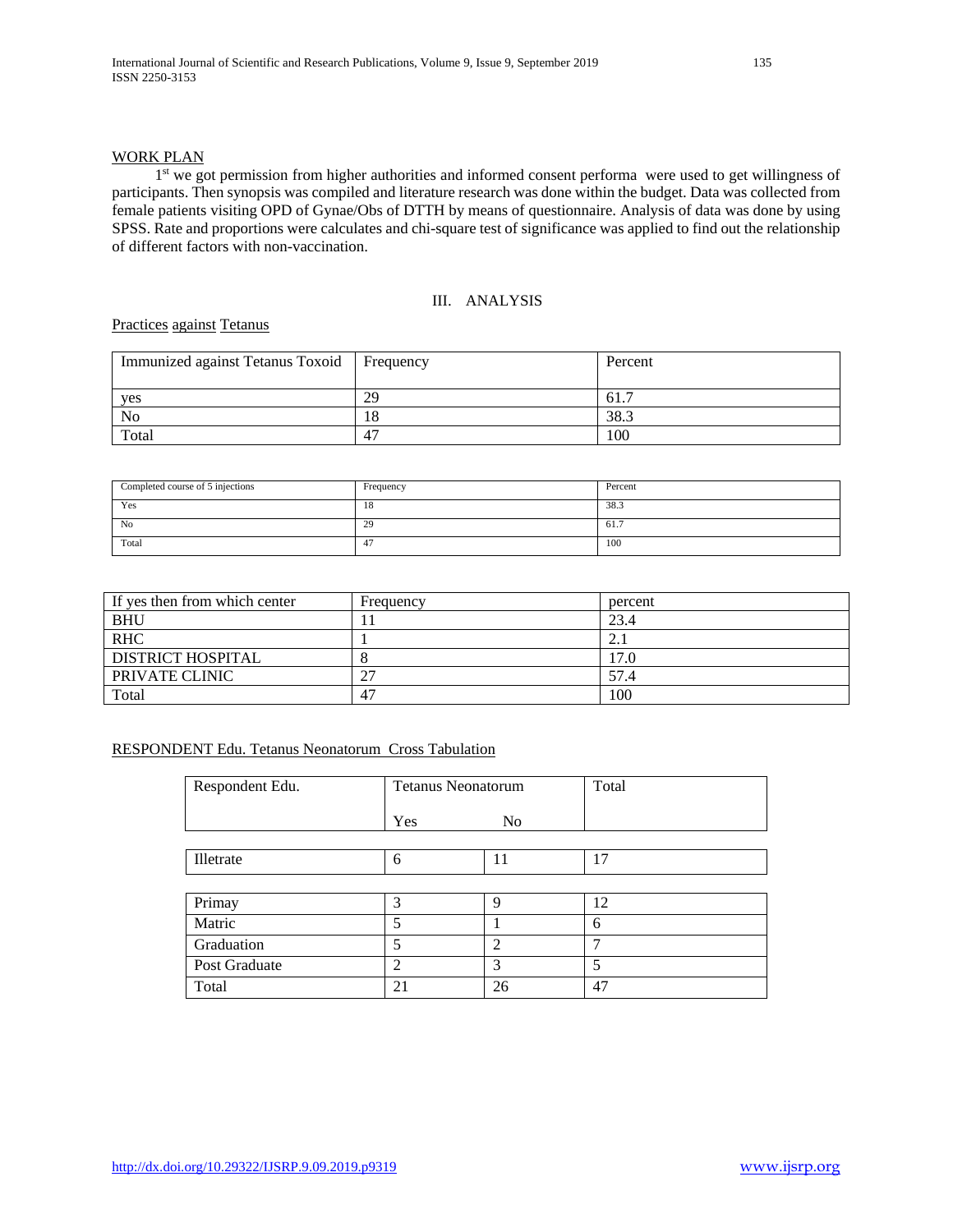International Journal of Scientific and Research Publications, Volume 9, Issue 9, September 2019 136 ISSN 2250-3153



# (BAR CHART)

 $\triangleright$  Result of T.T vaccination coverage:

| Frequency | Percent |
|-----------|---------|
|           |         |
| 17        | 36.2    |
| 12        | 25.5    |
| 6         | 12.8    |
|           | 14.9    |
|           | 10.6    |
| 47        | 100     |
|           |         |

| Total children            | Frequency | Percent |
|---------------------------|-----------|---------|
| No Children               |           | 10.6    |
| $\langle 3 \rangle$ vears | 23        | 48.9    |
| $>3$ years                | 19        | 40.4    |
| Total                     |           |         |

| <b>Total Abortions</b> | Frequency | Percent |
|------------------------|-----------|---------|
|                        |           |         |
|                        |           | 25.5    |
|                        |           |         |
|                        |           |         |
| Total                  |           |         |

| Total    | Family | Frequency | Percent |
|----------|--------|-----------|---------|
| members  |        |           |         |
| $\leq 4$ |        |           | 10.6    |
| >4       |        |           | 89.4    |
| Total    |        |           | 00      |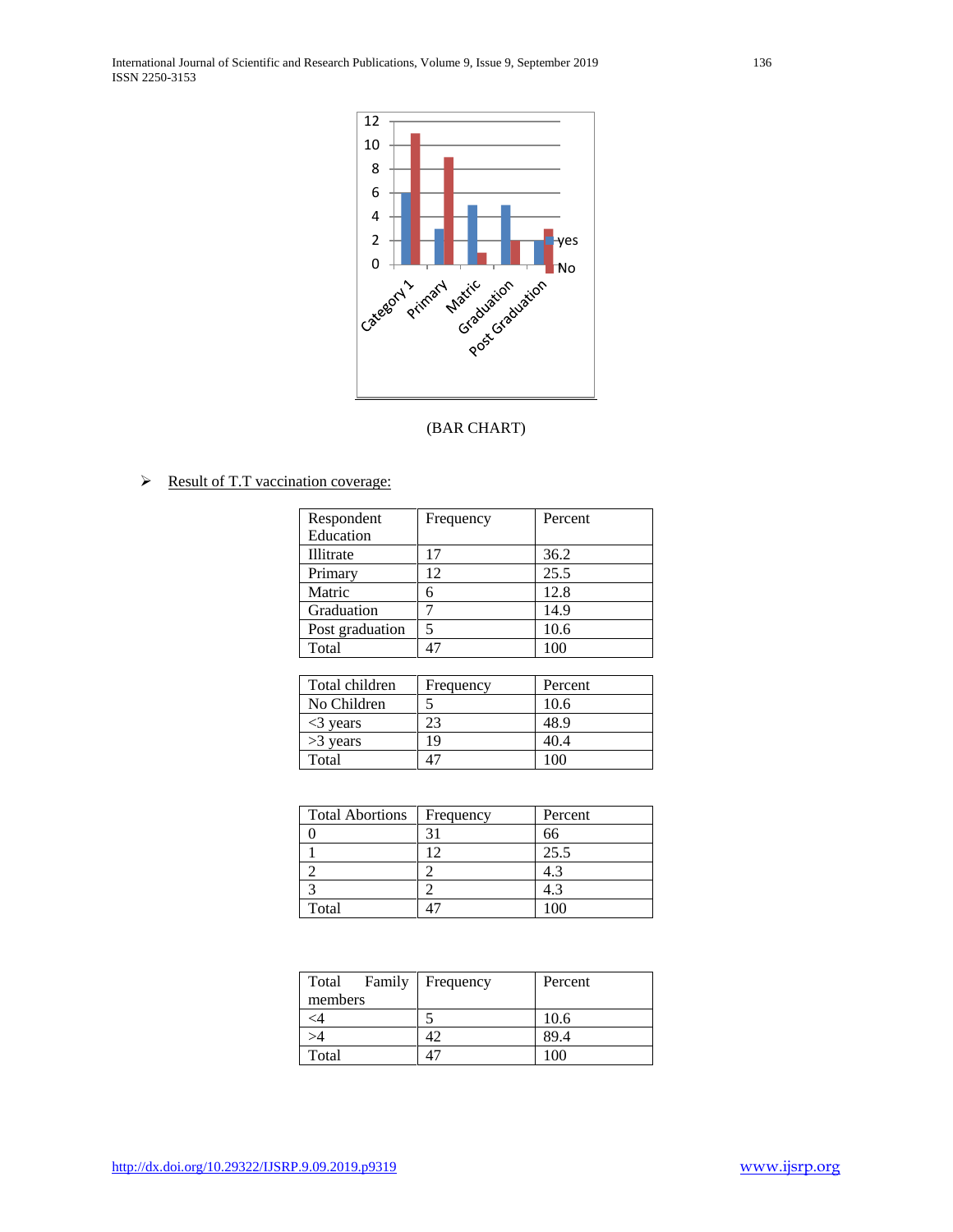International Journal of Scientific and Research Publications, Volume 9, Issue 9, September 2019 137 ISSN 2250-3153

| Income/Capital/month | Frequency | Percent      |
|----------------------|-----------|--------------|
| <2500                | 23        | 49.0         |
| 2500-5000            | 16        | 34.0         |
| >5000                |           | 17.0         |
| Total                |           | $00^{\circ}$ |

| Total still birth | Frequency | Percent |
|-------------------|-----------|---------|
|                   |           |         |
|                   |           | 10.6    |
|                   |           |         |
| Total             |           |         |

# VACCINATION EXPERIENCE OF 132 PREGNANCIES EXPERIENCED BY BY 47 FEMALES

| Antenatal visit | Frequency | Percent |
|-----------------|-----------|---------|
| No visit        | 45        | 34.1    |
|                 | 35        | 26.5    |
|                 | 52        | 39.4    |
| Total           |           | (1)     |

| Home delivery | Frequency | Percent |
|---------------|-----------|---------|
| Yes           | š4        |         |
| No            |           | 59.     |
| Total         |           | 10G     |

| T.T vaccination | Frequency | Percent |  |
|-----------------|-----------|---------|--|
| Yes             | 89        |         |  |
| Ν٥              |           |         |  |
| Total           |           | 1 N     |  |

| which<br>At               | Frequency | Percent |
|---------------------------|-----------|---------|
| Timester                  |           |         |
| No Response               | 48        | 36.4    |
| $2nd$ Trimester           |           | 1.5     |
| 3 <sup>rd</sup> Trimester | 82        | -62. 1  |
| Total                     | -32       |         |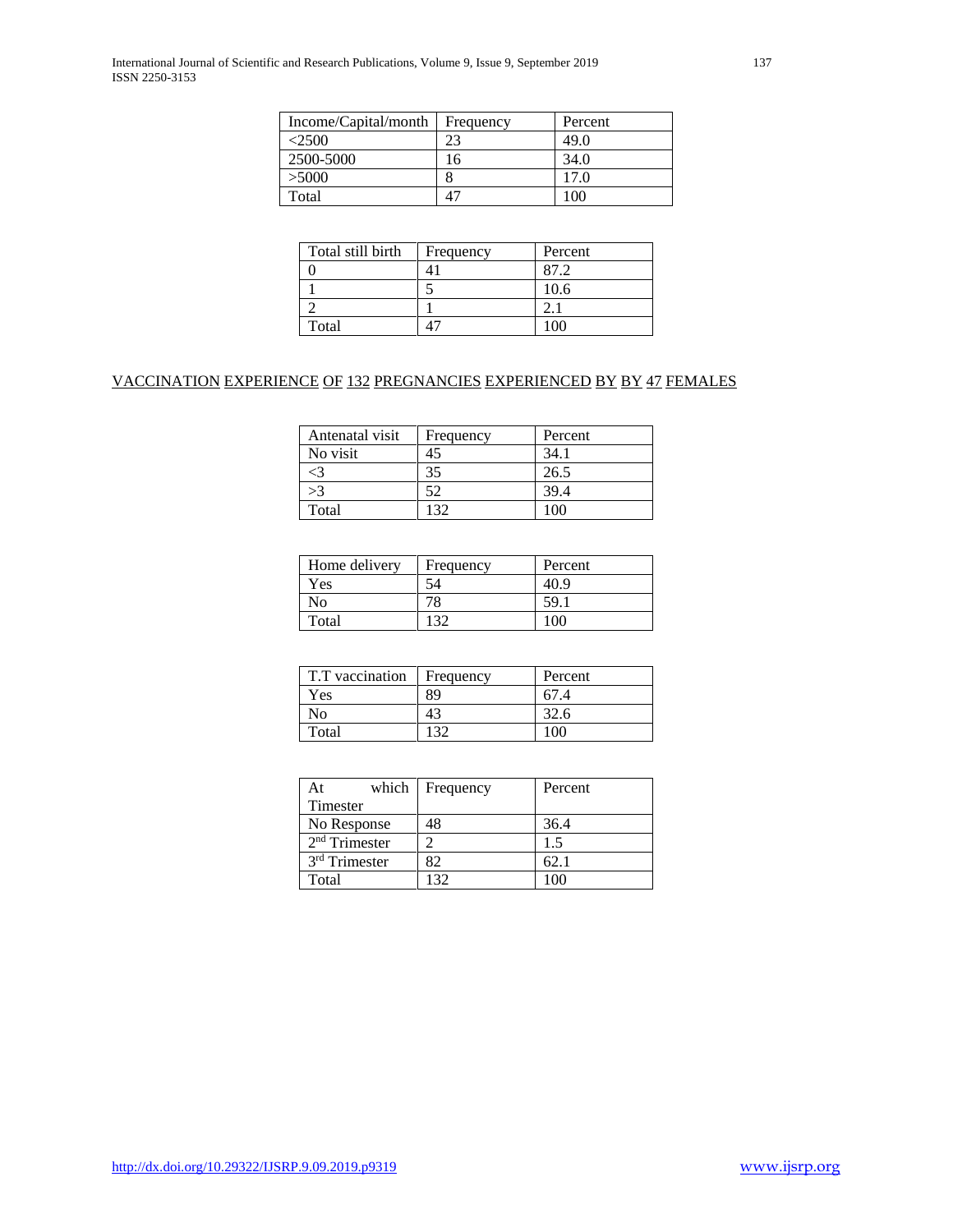# Reason of Non-Vaccinated 47 Females ever had experienced pregnancy

| of 1<br>Awareness<br>vaccination | Frequency | percent |
|----------------------------------|-----------|---------|
| yes                              | 33        |         |
| No                               | 99        |         |
| total                            | 30        |         |

| Fear of abortion   frequency |     | percent |
|------------------------------|-----|---------|
| ٧o                           | 120 | 100     |

| Fear    | of | frequency | Percent |
|---------|----|-----------|---------|
| side    |    |           |         |
| effects |    |           |         |
| Nο      |    | 132       | 100     |

| Distant facility | frequency | Percent |  |
|------------------|-----------|---------|--|
| Yes              |           | ۵.۵     |  |
| No               | 29        |         |  |
| total            | 120       | 100     |  |

| Non availability   frequency | Percent |
|------------------------------|---------|
| Nο                           | 100     |

| No permission | frequency | Percent |
|---------------|-----------|---------|
| No            | 122       | 100     |

| Non Affordable   frequency | Percent |
|----------------------------|---------|
| No                         | 100     |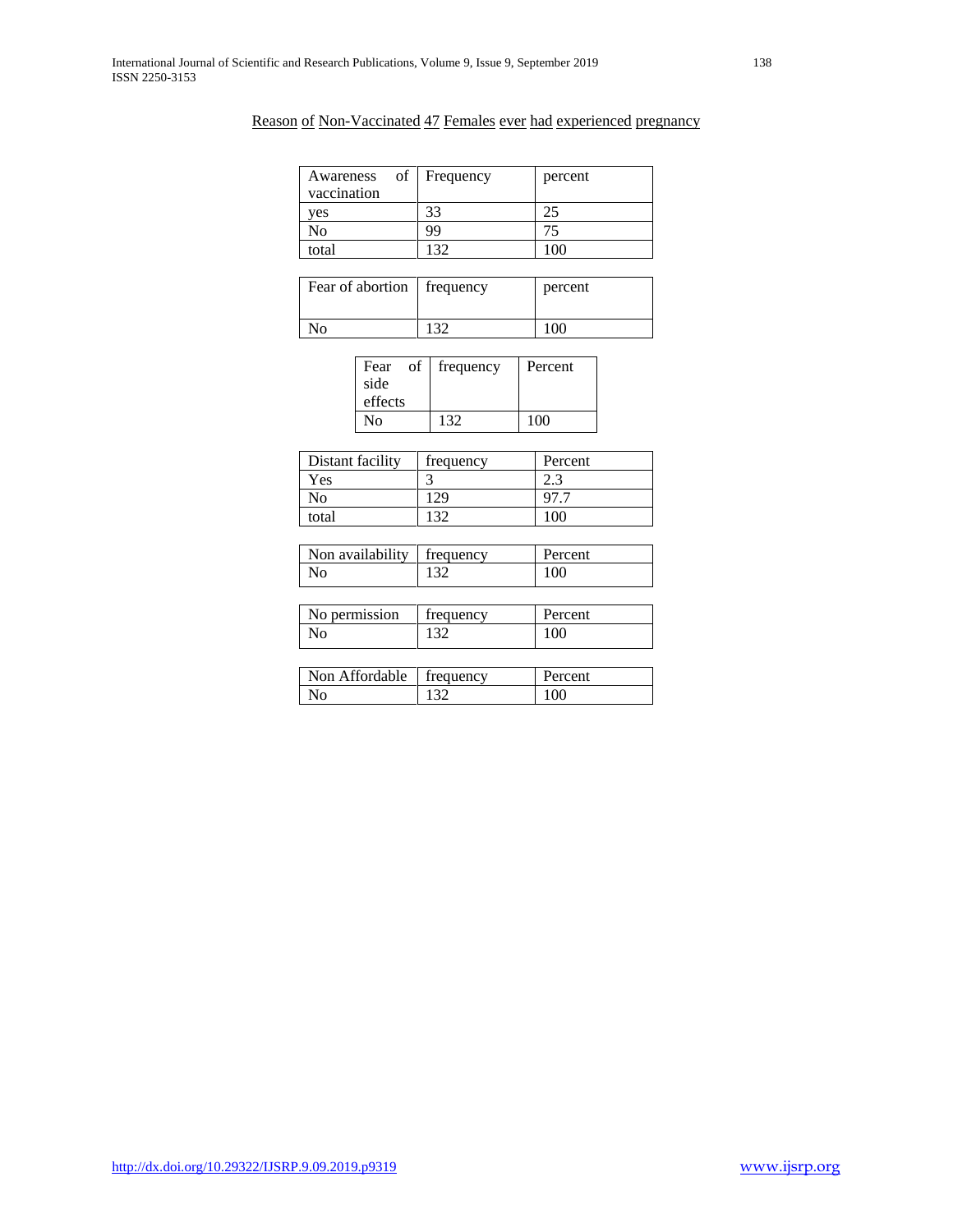# T.T vaccination Coverage

| Variables                         |     | T.T<br>vaccine |                   | $P -$<br>va<br>lu<br>e | Rela<br>tive<br>risk | Remaks                                                  |
|-----------------------------------|-----|----------------|-------------------|------------------------|----------------------|---------------------------------------------------------|
|                                   |     | Ye<br>S        | N<br>$\mathbf{O}$ |                        |                      |                                                         |
| Education<br>of<br>responder<br>S | Yes | 20             | 10                | 0.<br>35               | 1.26                 | Literates<br>are 1.26<br>times<br><sub>in</sub><br>more |
|                                   | No  | 9              | 8                 |                        |                      | vaccinati<br>on<br>practice<br>than<br>illetrates       |

| >3        |                 | 44              | 8               | 0.               | 1.10 | Those           |
|-----------|-----------------|-----------------|-----------------|------------------|------|-----------------|
| antenatal |                 |                 |                 | 38               |      | women           |
| visits    | Yes             |                 |                 |                  |      | who have        |
|           |                 |                 |                 |                  |      | experienc       |
|           |                 |                 |                 |                  |      | >3<br>e         |
|           |                 | 27              | 8               |                  |      | antenatal       |
|           | No              |                 |                 |                  |      | visits they     |
|           |                 |                 |                 |                  |      | have 1.10       |
|           |                 |                 |                 |                  |      | times           |
|           |                 |                 |                 |                  |      | more            |
|           |                 |                 |                 |                  |      | vaccinatio      |
|           |                 |                 |                 |                  |      | n practice      |
| Home      | Yes             | 37              | 52              | $\overline{0}$ . | 1.05 | There<br>is     |
| delivery  |                 |                 |                 | 82               |      | no              |
|           |                 |                 |                 |                  |      | significa       |
|           |                 |                 |                 |                  |      | nt              |
|           | $\overline{No}$ | $\overline{17}$ | 26              |                  |      | differenc       |
|           |                 |                 |                 |                  |      | e               |
|           |                 |                 |                 |                  |      | between<br>home |
|           |                 |                 |                 |                  |      | delivery        |
|           |                 |                 |                 |                  |      | and             |
|           |                 |                 |                 |                  |      | vaccinati       |
|           |                 |                 |                 |                  |      | on              |
|           |                 |                 |                 |                  |      | practice        |
|           |                 |                 |                 |                  |      | $(RR-1.0)$      |
| Distant   | Yes             | $\theta$        | 3               | 0.               |      | Distance        |
| facility  |                 |                 |                 | 12               |      | (far away       |
|           |                 |                 |                 |                  |      | health          |
|           |                 |                 |                 |                  |      | facility)       |
|           | $\overline{No}$ | 89              | $\overline{40}$ |                  |      | has<br>no       |
|           |                 |                 |                 |                  |      | impact on       |
|           |                 |                 |                 |                  |      | vaccinati       |
|           |                 |                 |                 |                  |      | on              |
|           |                 |                 |                 |                  |      | practices       |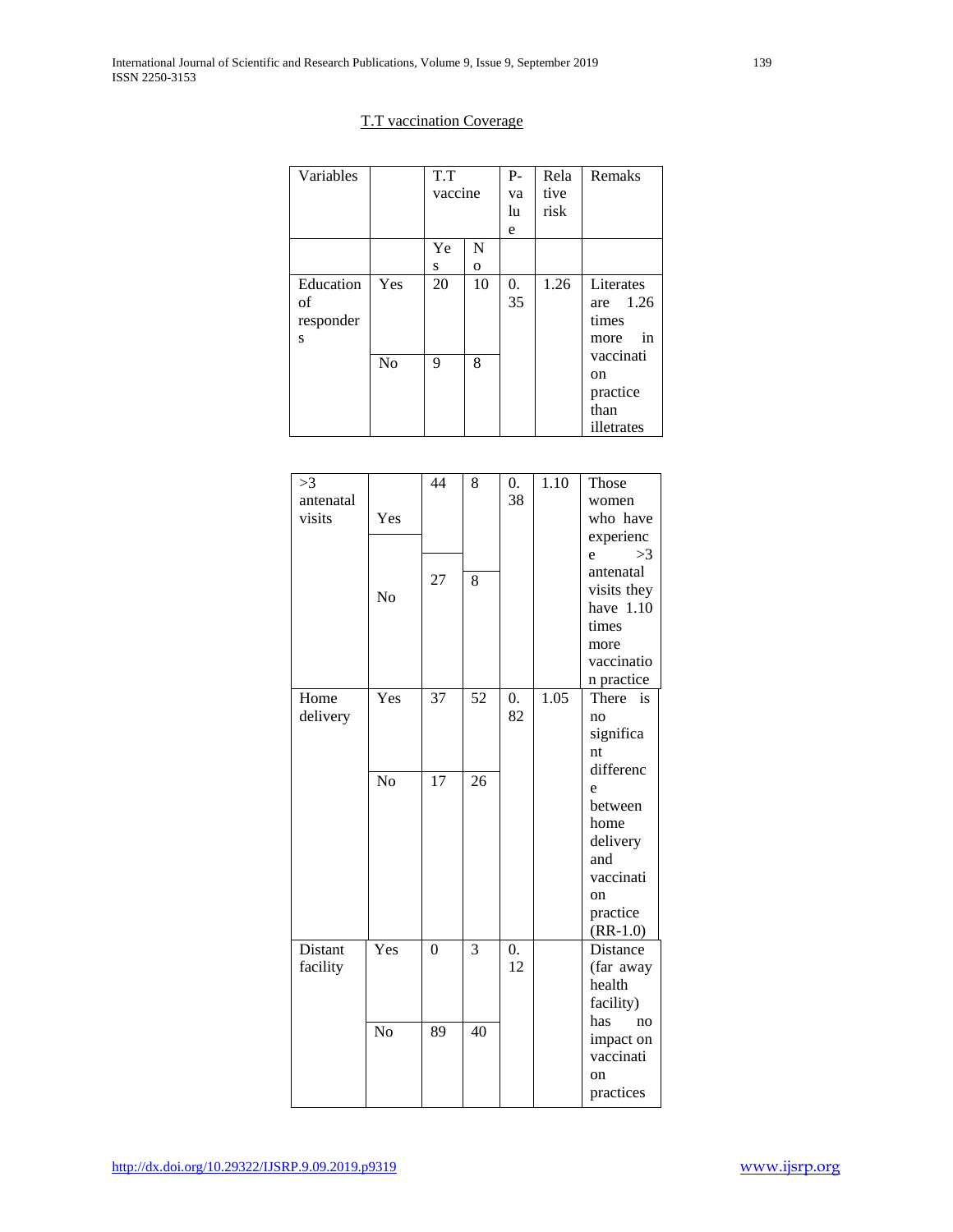#### IV. RESULTS

- Total 47 females fulfilling the criteria were interviewed with mean age 15-49 years with 132 full term pregnancies and going through 159 reproductive events.
- Out of total , abortion rate was 12.55%, stillbirth 4.4% and fertility rate is 3.38%. Among the females 29 (61.7%) were immunized against Tetanus toxoid coverage and 18 (38.8%) were not immunized.
- Out of total females 18(38.8%) completed the course of five injection and 29(61.7%) didn't complete the course of five injection.
- Transmission of tetanus through unhygienic delivery practice was 44.7%. Among total females 26(53.3%) had knowledge about tetanus disease and 21(44.7%) were not aware of fatal disease.

#### V. DISCUSSION AND CONCLUSION

Tetanus toxoid vaccination is important to prevent the increasing spread of tetanus disease among ever gravid females of reproductive age group. Although research was limited due to limited resources and time and as such extract reports were not available regarding the vaccination of ever gravid females of reproductive age group admitted at DTTH . But generally speaking , tetanus toxoid vaccination can limit the trans-placental spread of tetanus disease from mothers to newborns so as it will limit the neonatal mortality rate due to tetanus neonatorum.

#### VI. CONCLUSION

 The present study concludes that majority of females of reproductive age group admitted at DOCTOR's TRUST TEACHING HOSPITAL SARGODHA are not vaccinated against tetanus toxoid. Most of interviewed females were not aware of disease, its spread and availability of vaccine. Hence proper vaccination can prevent the individual from deleterious effects of tetanus.

#### VII. RECOMMENDATIONS

- Vaccination of tetanus toxoid in females of reproductive age group.
	- Hygienic delivery practices that includes
		- i. Clean hands
		- ii. Clean delivery surface
		- iii. Clean cutting and care of cord

## **REFERENCES**

- [1] Park.K Epidemiology of communicable disease, Tetanus .In text book of preventive and social Medicine. Ed 20th .M/S Banarsi das Bhonat Jabalpur,India 2009;272
- [2] Elimination of maternal and neonatal tetanus. [cited 10 september 2010]
- [3] UNICEF Maternal and neonatal tetanus elimination by 2005. [cited 10 september 2010]
- [4] Afridi NK, Hatcher J, Mahmud S, Nanan D, coverage and factor associated with tetanus toxoid vaccination status among females of reproductive age in Peshawar. J. coll physicians surg pak 2005;15:391-5
- [5] Hasnain S, Sheikh NH, causes of low tetanus toxoid vaccination coverage in pregnancy women in Lahore distt. PAKISTAN. East Mediterranean Health J 2007;13:1142-52.

## **AUTHORS**

**First Author** – Malik Tahir Mahmood Awan Roll#14169 Rai medical college sargodha, punjab – Pakistan. **Second Author** – Tehseen Hameed ,Rawalpindi medical university Rawalpindi- Pakistan. **Third Author** – Muhammad Haseeb Arshad Roll#14180 Rai medical college sargodha, punjab - Pakistan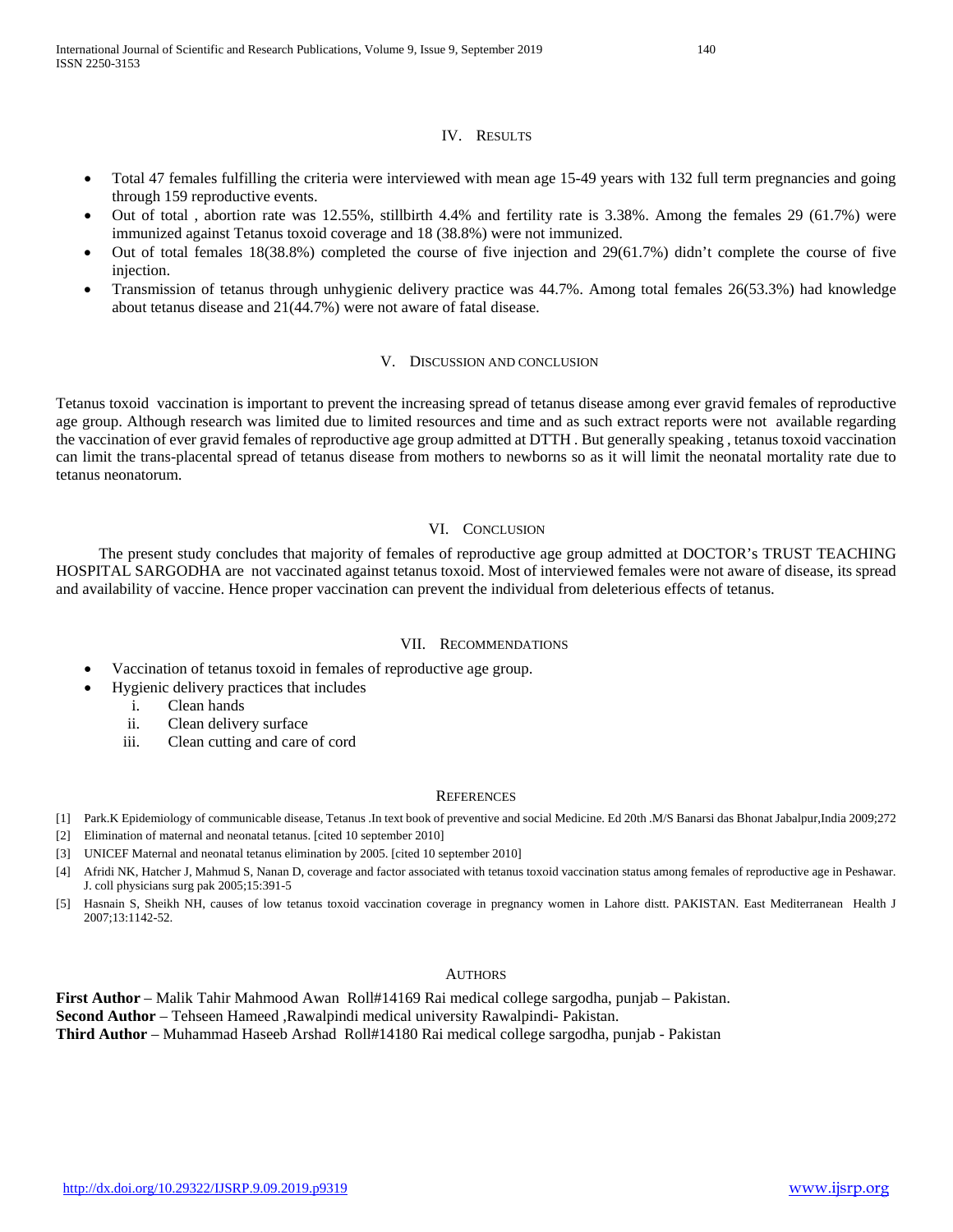## Annexure 1

TETANUS TOXOID VACCINATION COVERAGE AND REASON FOR NON-VACCINATION AMONG FEMALES OF REPODUCTIVE AGE

# QUESTIONAIRE

Name of researcher: Class: Name of Respondent: Marital Since: Address: Education: Roll num: Date: Age:

Phone no:

|            | Illetrate | primary | Matriculation | Graduation | Post<br>Graduate |
|------------|-----------|---------|---------------|------------|------------------|
| Respondent |           |         |               |            |                  |
| Husband    |           |         |               |            |                  |

- Total no. of family members:
- No of Earning Members:
- Total Family Income/month:
- Income /capita/Month:
- **Marital History:**

 Total children: Total live births: Total abortions: Total stillbirths: